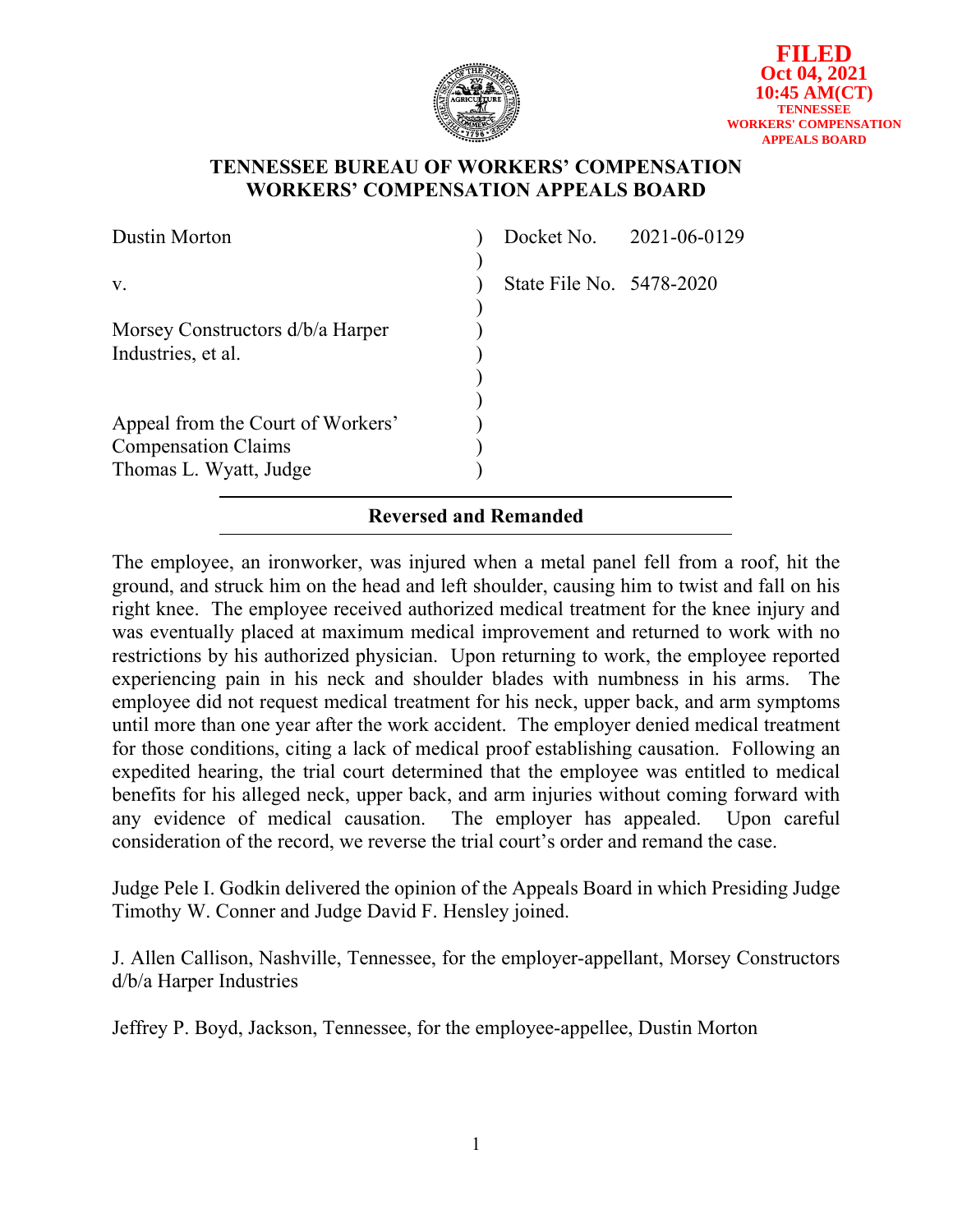#### **Factual and Procedural Background**

On January 17, 2020, Dustin Morton ("Employee"), an ironworker employed by Morsey Constructors d/b/a Harper Industries ("Employer"), was injured in the course and scope of his employment when a large metal panel fell from a roof, hit the ground, and struck his left shoulder and head, causing his right knee to twist and him to fall. Employee was transported to Fast Pace Urgent Care Clinic where he complained of "pain in the right knee," reporting that something "fe[ll] off of a building and hit him in the left shoulder and his head and somehow he twisted his foot or leg and hurt his knee." Employee denied "back pain, muscle pain." He was provided with a knee brace and instructed to return in a week for a follow-up appointment if there was no resolution of his pain.

On January 24, 2020, Employee returned to Fast Pace Urgent Care Clinic with continued complaints of knee pain and was referred for an MRI, which revealed a tear of his anterior cruciate ligament ("ACL"). Employee was referred to an orthopaedic surgeon, and Employer provided a panel of physicians from which Employee selected Dr. David Moore. Dr. Moore first examined Employee on February 20, 2020, and diagnosed Employee with acute right knee pain, "[b]ucket-handle tear of the medial meniscus of [the] right knee," and "[r]upture of anterior cruciate ligament of [the] right knee." Dr. Moore assigned work restrictions and, on February 24, 2020, performed surgery on his knee.

At Employee's March 6, 2020 postoperative visit, Dr. Moore documented that Employee "denie<sup>[d]</sup> any unusual complaints or new injury" and was undergoing physical therapy. Employee continued physical therapy and remained on work restrictions for several months afterward. On August 27, 2020, during a visit with Dr. Moore, Employee complained of new lateral sided knee pain but "denied any [new] injury." Dr. Moore ordered a new MRI, which revealed an intact ACL graft and no new recurrent meniscal tears. On November 10, 2020, approximately ten months after the accident, Dr. Moore placed Employee at maximum medical improvement and allowed him to return to work without restrictions.

Following his medical release, Employee returned to work with Employer for a brief period of time before he was laid off. Employee found subsequent employment and worked in a fabrication shop for "four or five weeks" until that job was concluded. Employee stated he felt "more pain and that his arms would go numb" when he was "doing stuff or in an awkward position welding or fabricating." As a result, on February 2, 2021, Employee submitted a request for medical care to Employer through his attorney. On February 5, 2021, Employer sent a questionnaire to Dr. Moore, requesting further clarification regarding Employee's request for medical treatment, asking:

1. At any time, has [Employee] requested treatment for or otherwise indicated that he sustained an injury to his neck or shoulder as a result of the at-work accident that occurred on January 17, 2020?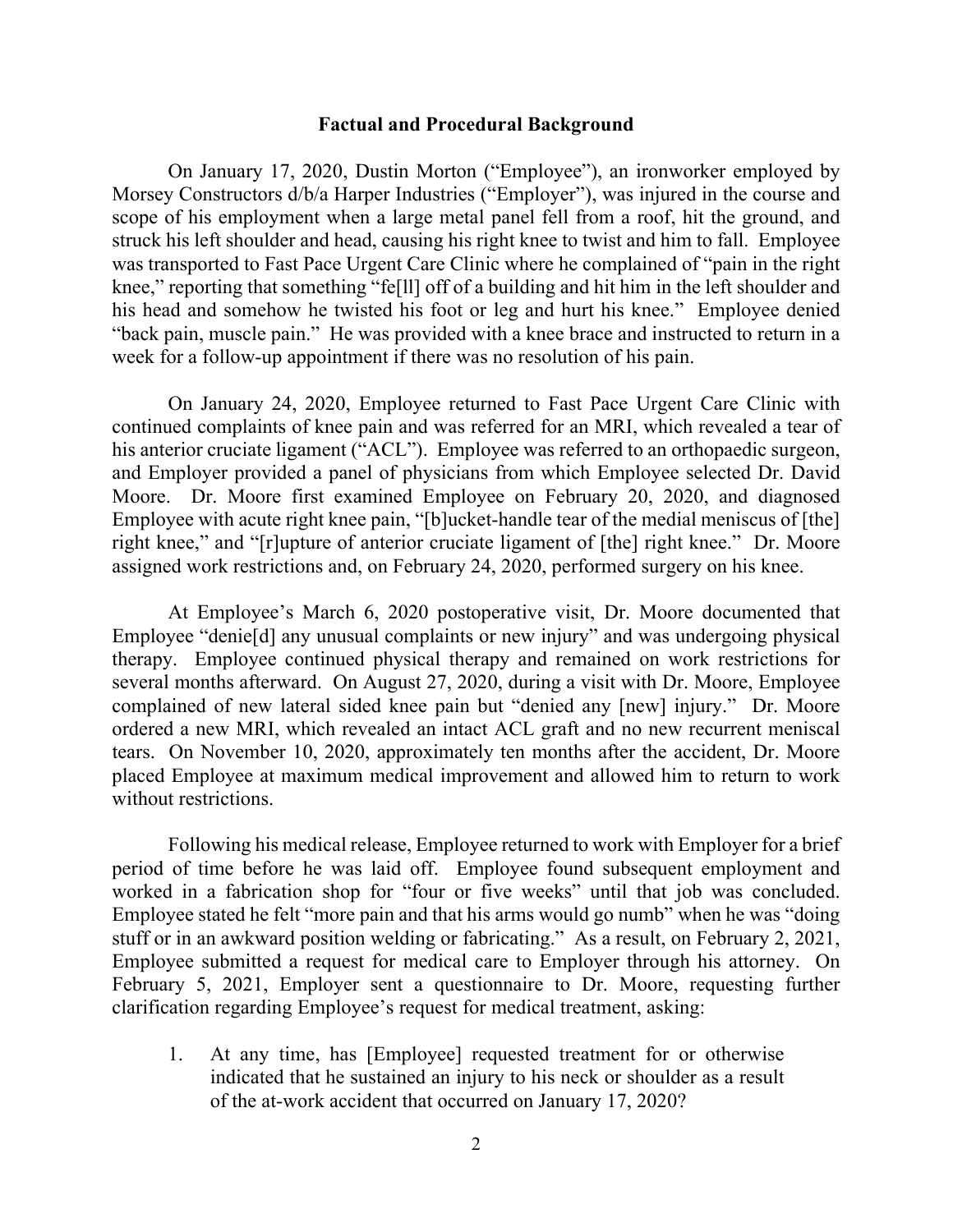2. At any point have you deemed it necessary to recommend any treatment or evaluation for [Employee's] neck or shoulder as it relates to the atwork injury on January 17, 2020?

Dr. Moore replied "no" to both questions. As a result, Employer denied Employee's request for further medical treatment. On February 9, 2021, Employee filed a petition for benefits requesting, in part, a panel of physicians to treat his neck and shoulders. Following an unsuccessful mediation, a dispute certification notice was issued identifying medical benefits as a disputed issue. In the dispute certification notice, Employer asserted that Employee "never voiced any complaints until approximately [one] year after the accident" and disputed "whether Employee's neck and shoulder complaints are related to his work injury." Employee was later deposed and testified he did not personally request medical care for his neck or shoulder from the workers' compensation carrier, although he "casually" mentioned soreness in his neck and shoulders to the nurse case manager and his work supervisor. Employee agreed that any request for medical treatment "would have gone through [his] attorney."

In a July 12, 2021 expedited hearing, Employee testified that he had received no medical treatment for his neck, shoulder, or arms since the date of the work incident. On cross-examination, he testified as follows regarding whether he reported his neck and shoulder complaints:

- Q: And you never told your supervisor during that time that you needed to go see a doctor about your neck or shoulder; is that correct?
- A: Not to the point of, like, we need to go have a scan done on this thing, I'm in that much discomfort. But we talked about it being sore and stuff once I got moving.
- Q: You had the adjuster's e-mail and phone number, correct?
- A: Yes.
- Q: You never sent her an e-mail or gave her a phone call saying, Hey, Jeanie, I need to see the doctor about my neck, did you?
- A: No, sir.
- Q: After you got discharged by Dr. Moore in November of 2020, you exchanged e-mails with Ms. Moxley, is that correct?
- A: Yes, sir.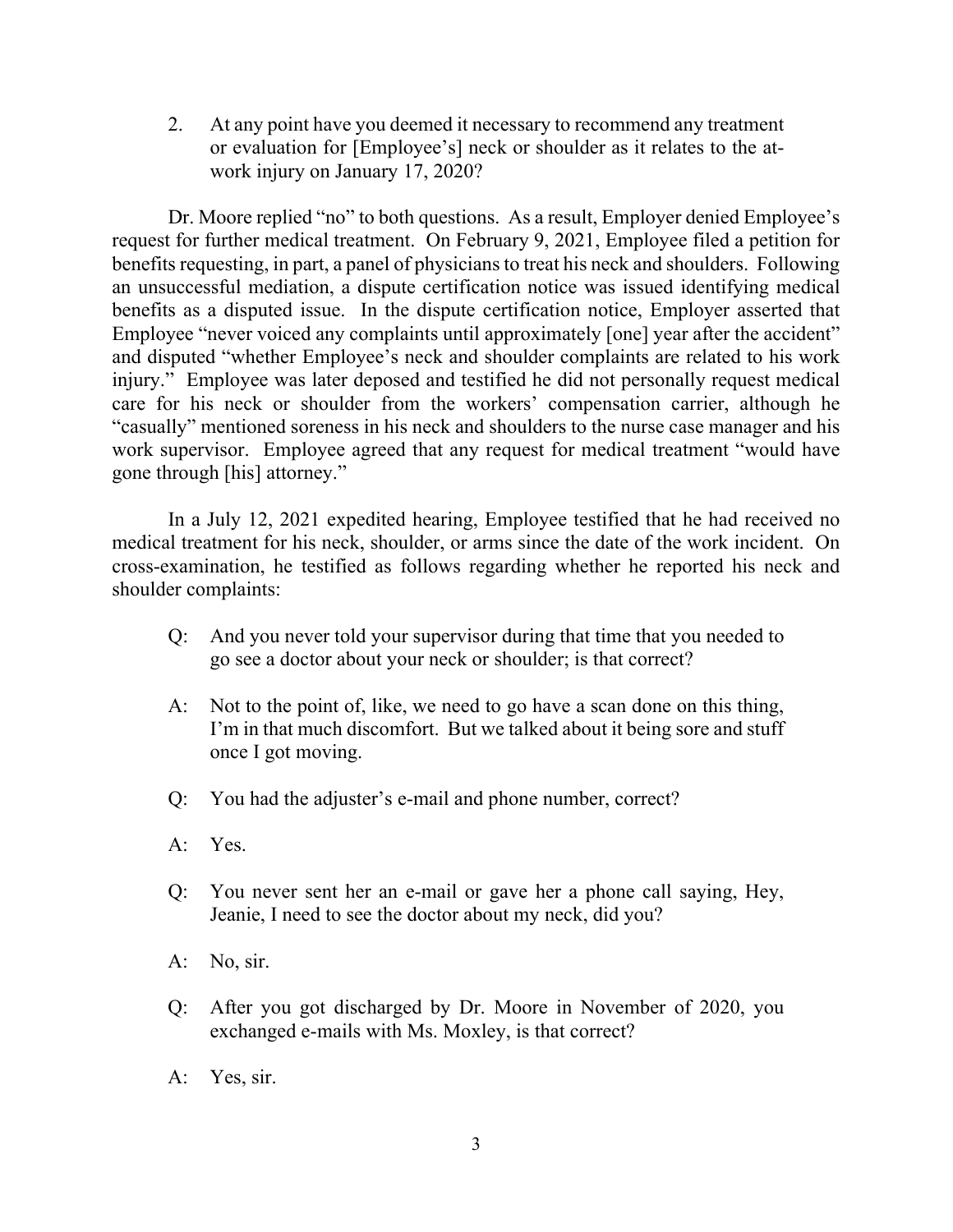- Q: During none of those e-mails did you ever say, Hey, Jeanie, I know we're talking about my knee here, but don't forget about my neck? You didn't do that, did you?
- A: No, sir.

Employee also testified that, while he had the ability to contact his nurse case manager and adjuster, he did not request care through the workers' compensation insurer for his neck and shoulders until after he contacted an attorney.

The trial court determined Employee had presented sufficient evidence from which it could conclude he was likely to prevail at trial regarding his request for additional medical benefits and awarded medical benefits for Employee's neck and shoulders, stating that proof of medical causation is not required at an expedited hearing to obligate an employer to provide treatment. Employer has appealed.

### **Standard of Review**

The standard we apply in reviewing a trial court's decision presumes that the court's factual findings are correct unless the preponderance of the evidence is otherwise. *See* Tenn. Code Ann. § 50-6-239(c)(7) (2020). When the trial judge has had the opportunity to observe a witness's demeanor and to hear in-court testimony, we give considerable deference to factual findings made by the trial court. *Madden v. Holland Grp. of Tenn., Inc.*, 277 S.W.3d 896, 898 (Tenn. 2009). However, "[n]o similar deference need be afforded the trial court's findings based upon documentary evidence." *Goodman v. Schwarz Paper Co.*, No. W2016-02594-SC-R3-WC, 2018 Tenn. LEXIS 8, at \*6 (Tenn. Workers' Comp. Panel Jan. 18, 2018). Similarly, the interpretation and application of statutes and regulations are questions of law that are reviewed *de novo* with no presumption of correctness afforded the trial court's conclusions. *See Mansell v. Bridgestone Firestone N. Am. Tire, LLC*, 417 S.W.3d 393, 399 (Tenn. 2013). We are also mindful of our obligation to construe the workers' compensation statutes "fairly, impartially, and in accordance with basic principles of statutory construction" and in a way that does not favor either the employee or the employer. Tenn. Code Ann. § 50-6-116 (2020).

#### **Analysis**

Employer asserts Employee failed to "[come] forward with sufficient evidence of a compensable injury to his neck or shoulder based on his failure to report any injury to his neck/shoulder to any medical provider or otherwise request medical care for those body parts for over one year." In support of its contention, Employer emphasizes that Employee acknowledged that he did not experience any pain in his neck until he became more active after surgery, and that he "did not report any pain in his neck to any of his medical providers . . . [and] never even testified that he believes that his neck problems are related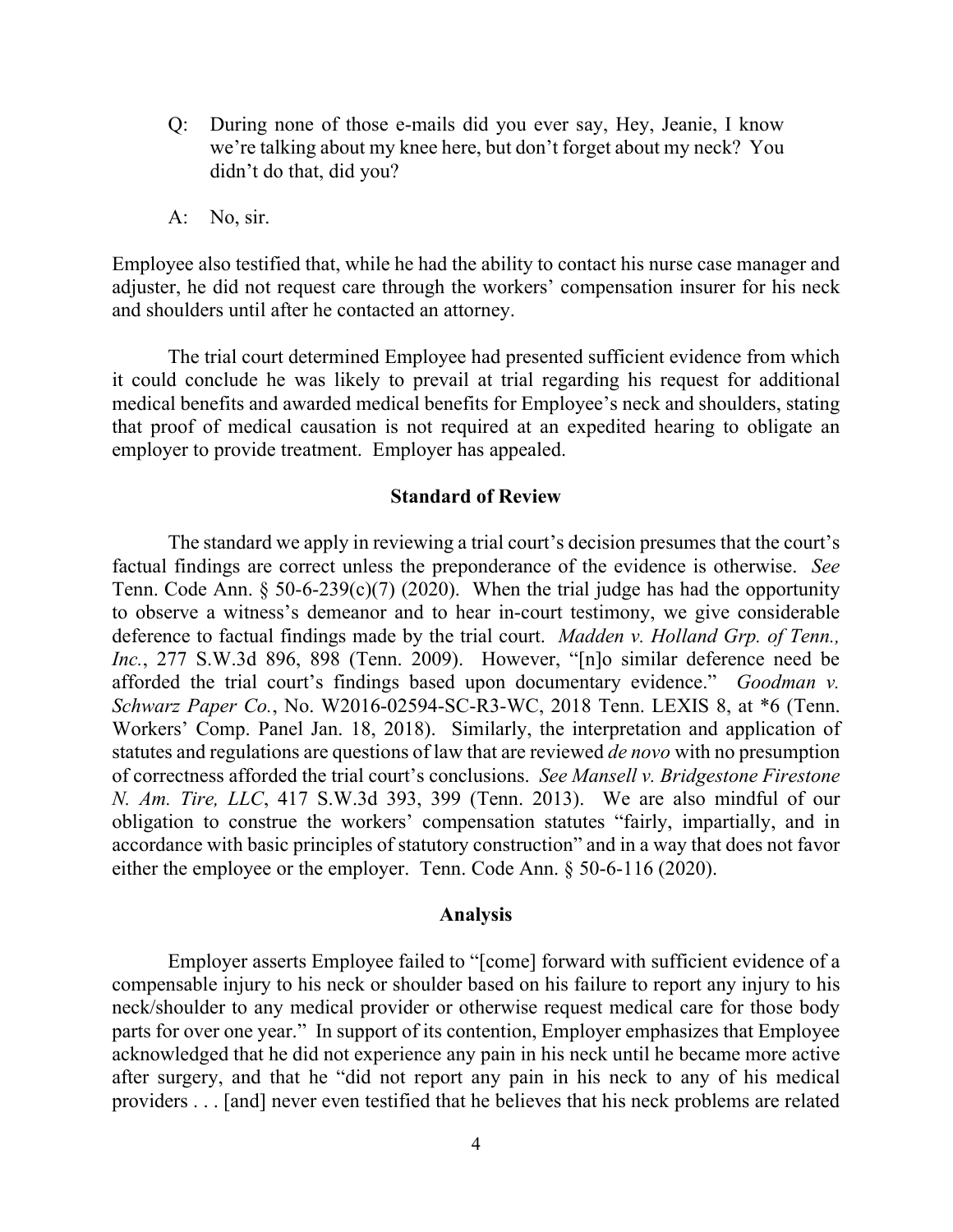to this fall." Employer maintains that Employee's proof is insufficient for him to carry his burden of proof "even under the more relaxed *McCord* [*v. Advantage Human Resourcing,* No. 2014-06-0063, 2015 TN Wrk. Comp. App. Bd. LEXIS 6 (Tenn. Workers' Comp. App. Bd. Mar. 17, 2015)] standard." Based upon our review of the record, we agree that Employee failed to provide sufficient evidence at the expedited hearing to indicate he is likely to prevail at trial in establishing entitlement to medical benefits for his alleged neck and shoulder conditions.

Generally, to be compensable, an injury must arise primarily out of and in the course and scope of employment and must cause disablement, death, and/or the need for medical treatment of the employee. Tenn. Code Ann.  $\S$  50-6-102(14) (2020). An injury "arises primarily out of and in the course and scope of employment" only if it has been shown by a preponderance of the evidence that the employment contributed more than fifty percent (50%) in causing the injury, considering all causes. Tenn. Code Ann. § 50-6-102(14)(B). Here, there is no dispute regarding the compensability of Employee's knee injury, and Employer provided workers' compensation benefits associated with treatment for that injury. However, Employer disputed the compensability of Employee's alleged neck and shoulder injuries based on the significant delay from the occurrence of the accident to the request for medical treatment.

As we have previously stated, an employee need not prove each and every element of his or her claim by a preponderance of the evidence in order to obtain temporary disability benefits or medical benefits at an interlocutory stage of a case. *McCord*, 2015 TN Wrk. Comp. App. Bd. LEXIS 6, at \*9. However, an employee *does* bear the burden of coming forward with sufficient evidence from which the trial court can determine that the employee is likely to prevail at a hearing on the merits consistent with Tennessee Code Annotated section 50-6-239(d)(l). *Id.* Thus, an injured worker retains the burden of proof at all stages of a workers' compensation claim, and a trial court can grant relief at an expedited hearing if the court is satisfied that an employee has met the burden of showing that he or she is likely to prevail at a hearing on the merits. Tenn. Code Ann.§ 50-6- 239(d)(l). Nevertheless, "[t]his lesser evidentiary standard, . . . does not relieve an employee of the burden of producing evidence of an injury by accident that arose primarily out of and in the course and scope of employment at an expedited hearing, but allows some relief to be granted if that evidence does not rise to the level of a 'preponderance of the evidence.'" *Buchanan v. Carlex Glass Co.*, No. 2015-01-0012, 2015 TN Wrk. Comp. App. Bd. LEXIS 39, at \*6 (Tenn. Workers' Comp. App. Bd. Sept. 29, 2015).

Here, it is undisputed that a large, heavy panel fell from a roof and, after hitting the ground, struck Employee's head and shoulder while he was in the course and scope of his employment. Thus, we discern no error with the trial court's determination that Employee came forward with sufficient evidence to prove a work-related incident identifiable by time and place of occurrence. However, that finding does not end the inquiry.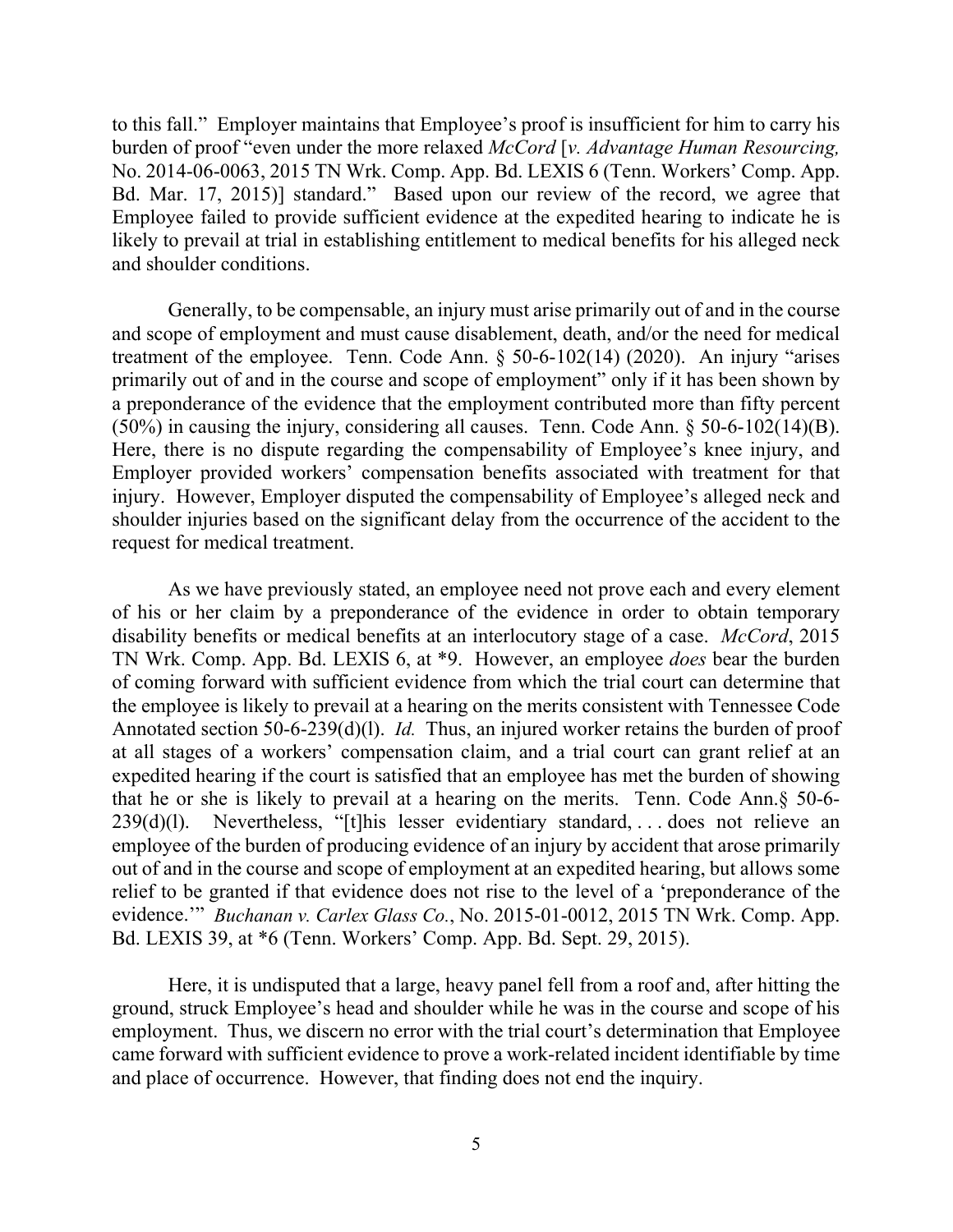In its order, the trial court emphasized that the hearing was "about a request for additional medical treatment [and] proof of medical causation is not required to obligate an employer to provide treatment." In addressing whether Employee's injury arose primarily out of and in the course and scope of his employment, the trial court relied, in part, on Employee's testimony that "he told [his] providers and in particular Dr. Moore that a heavy roofing panel hit his head and left shoulder." The trial court noted that Employee's testimony was "not necessarily incompatible" with that of Dr. Moore and stated that, although Employee did not request medical treatment for his neck and shoulders, "the *possibility remains* that he could have injured his neck and shoulders from the accident" and "[t]hat will be for a doctor to decide." (Emphasis added.) The court also "place[d] little weight" on medical records that solely focused on Employee's knee, finding they "[did] not prove that his alleged injuries did not arise primarily from the work accident."<sup>[1](#page-5-0)</sup>

In reaching this result, the court relied on our decision in *McCord*. However, the facts of this case are distinguishable from those in *McCord*. In *McCord*, the employee testified without contradiction that she felt symptoms in her lower back while lifting boxes at work. *McCord*, 2015 TN Wrk. Comp. App. Bd. LEXIS 6, at \*15-16. The employee's job included lifting boxes, and she visited the emergency room twice over the following two days with complaints of low back and right shoulder symptoms. *Id.* at \*17. The employee reported the work injury to her employer four days after the work incident and attempted to give her on-site work supervisor "medical paperwork" that same day. *Id.* at \*18. Based upon the totality of the evidence and the particular circumstances of that case, including that the request for medical treatment that occurred within a few days of the work incident, we concluded that the employee had come forward with sufficient evidence entitling her to a panel of physicians. *Id*.

The trial court also relied on our decision in *Lewis v. Molly Maid*, No. 2015-06- 0456, 2016 TN Wrk. Comp. App. Bd. LEXIS 19, at \*8-9 (Tenn. Workers' Comp. App. Bd. Apr. 20, 2016) for the proposition that medical proof is not required at an interlocutory stage of the case. In *Lewis*, the employee provided unrefuted testimony that she experienced back pain after operating a vacuum during her initial three days of training. The employee informed her trainer of her back pain, and the employer acknowledged being told of the employee's complaints. *Id.* at \*7. Further, the employer was aware that the employee intended to go to an emergency room to obtain medical treatment for her back.

<span id="page-5-0"></span><sup>&</sup>lt;sup>1</sup> In its brief on appeal, Employer also contends the trial court's "failure to make a finding of fact and conclusion of law that the at-work injury was more likely than not the primary cause of the need for medical care amounts to an order for a causation opinion 'for a doctor to decide.'" We previously addressed this issue in *Pool v. Jarmon D&Q Transport*, No. 2015-06-0510, 2016 TN Wrk. Comp. App. Bd. LEXIS 1 (Tenn. Workers' Comp. App. Bd. Jan. 4, 2016), when we stated: "While an injured worker who meets the applicable statutory requirements is entitled to medical benefits, there is no 'right to a causation opinion' as such. If a trial court determines that medical benefits are appropriate, the court can order the initiation of such benefits. However, it is the parties' responsibility to secure expert opinions or other evidence necessary to address any applicable burden of proof." *Id.* at \*9-10 (citations omitted).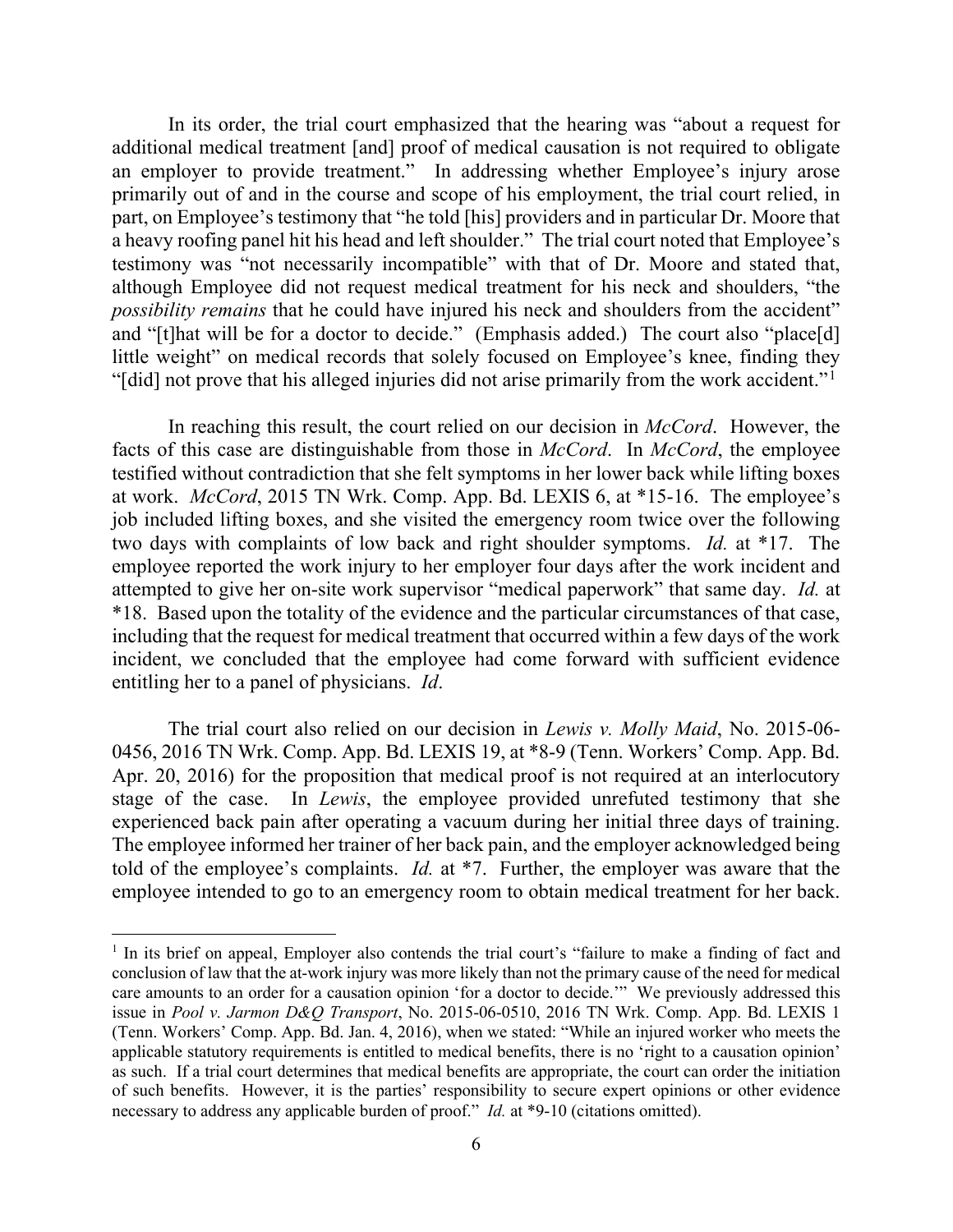*Id.* The medical evidence supported the employee's allegation that she began suffering severe back pain that she attributed to using the vacuum cleaner. *Id.* at \*8. Again, as in *McCord*, the request for medical treatment was close in time to the occurrence of the work incident. Thus, under the circumstances presented in that case, we agreed the employee had come forward with sufficient evidence to support the trial court's order compelling the employer to provide a panel of physicians. *Id.* at \*9.

Here, unlike the employees in *McCord* and *Lewis*, Employee did not request medical treatment for his alleged neck or shoulder injuries until 54 weeks after the work incident, despite having access to an authorized physician, a nurse case manager, and an adjuster for over a year. In addition, Employee acknowledged that he did not ask Employer to provide medical treatment for his neck or shoulders during that 54-week period of time. Moreover, Employee provided *no* testimony that he believed his neck and shoulder problems were related to the work incident, and there is no medical proof in the record that Employee's neck and shoulder problems were causally related to the work incident. While Employee need not prove each and every element of his claim by a preponderance of the evidence to obtain medical benefits at an interlocutory stage of the case, given such a significant delay before his request for medical treatment, we conclude he must come forward with more than a mere allegation of alleged work-related injuries to support his claim for authorized medical treatment. In short, the length of time between a work accident and the request for medical treatment, while not dispositive, is a relevant factor to consider in the court's analysis of whether an employee is entitled to medical care at an interlocutory stage of the case.

It is undisputed that a heavy panel hit Employee's head and shoulder. However, it is also undisputed that over one year elapsed prior to his request for medical treatment for his neck, shoulders, and arms, during which time Employee could have discussed such issues with his authorized treating physician, the adjuster, the nurse case manager, and/or Employer. We are not persuaded that Employee's vague descriptions of "discomfort" months after the incident occurred is sufficient evidence at this stage of the proceedings to support a conclusion that he is likely to prevail at trial in establishing an entitlement to medical treatment for his neck and shoulders.

### **Conclusion**

Based on the record before us, we conclude the evidence preponderates against the trial court's interlocutory award of medical benefits for Employee's neck and shoulders. We reverse the trial court's expedited hearing order and remand the case. Costs on appeal are taxed to Employee.